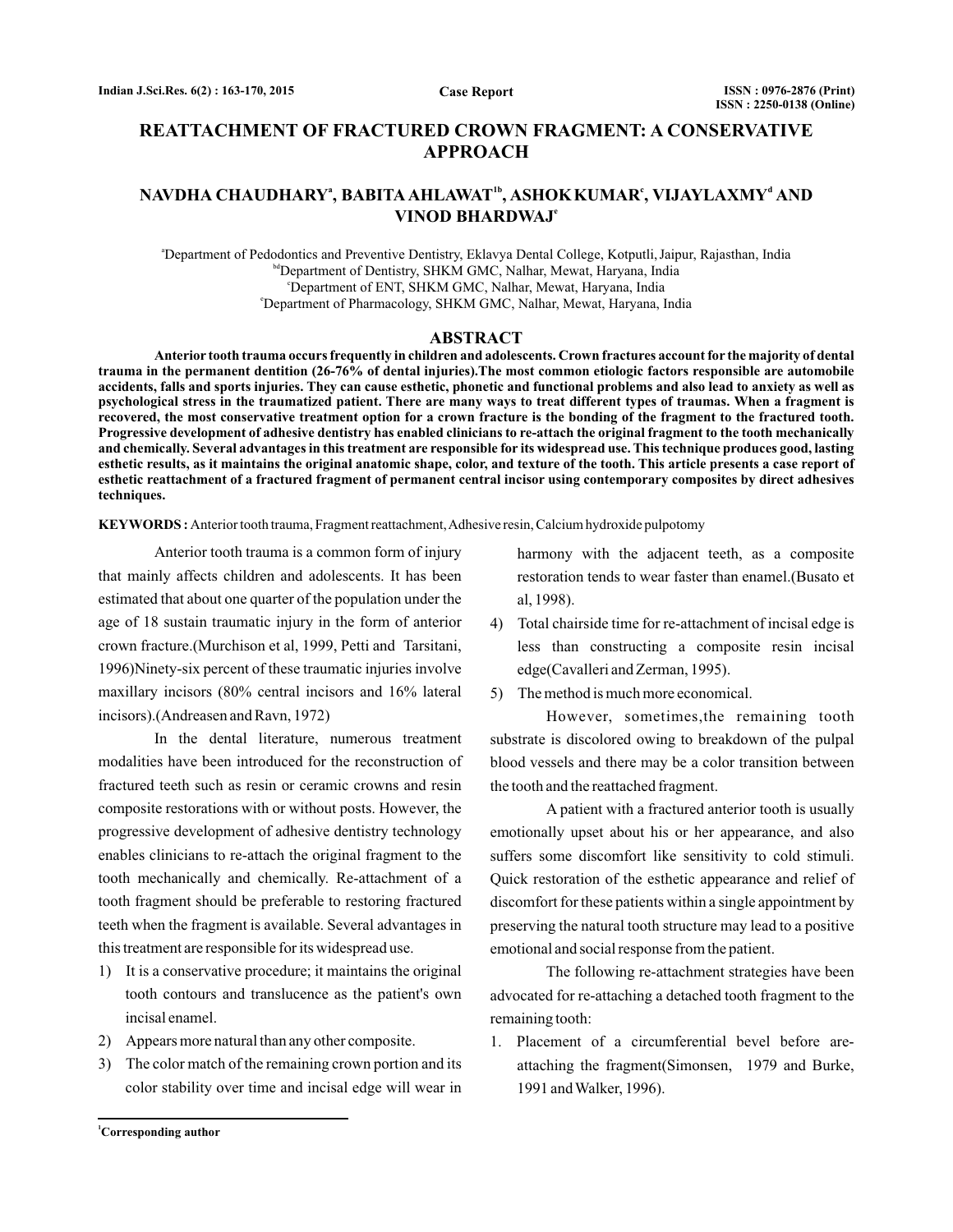## **CHAUDHARY REATTACHMENT OF FRACTURED CROWN FRAGMENT: A CONSERVATIVE... ET AL. :**

**Case - 1**

- 2. Placement of an external chamfer at the fracture line after bonding(Baratieri, 1994).
- 3. Use of a v-shaped enamel notch.
- 4. Placement of an internal groove( Walker, 1996 andBaratieri, 1994).
- 5. Leaving a superficial overcontour of restorative material over the fracture line(Reis et al, 2001 and Badami et al, 1995).

## **Case Report 1**

A 11 year old girl reported to the Department of Paedodontics and Preventive dentistry, B.R.S Dental college following fracture of the crown in right maxillary central incisor. (Fig 1.1, 1.2) The trauma had occurred due to a fall during sports activity about 6-7 days ago. The broken tooth fragment was recovered intact by the patient herself at the accident site. (Fig 1.3) Patient cleaned it in tap water and wrapped in cotton and bought it to the hospital. Patient's medical history was non contributory. Clinical examination revealed a complicated crown fracture involving enamel, dentine and pulp (Ellis class III). There was no mobility of the injured tooth. The surrounding hard and soft tissues did not reveal any form of injury. Electronic pulp testing showed asymmetric response of the two central incisors.



**Figure 1.1: Preoperative Photograph Showing ELLIS III # i.r.t 11 Frontal View**



**Figure 1.2: Preoperative Photograph Showing ELLIS III # i.r.t 11 Palatal View**



**Figure 1.3: Photograph Showing Fractured Tooth Fragment of 11**



**Figure 1.4: Fractured Fragment Checked for Approximation i.r.t 11**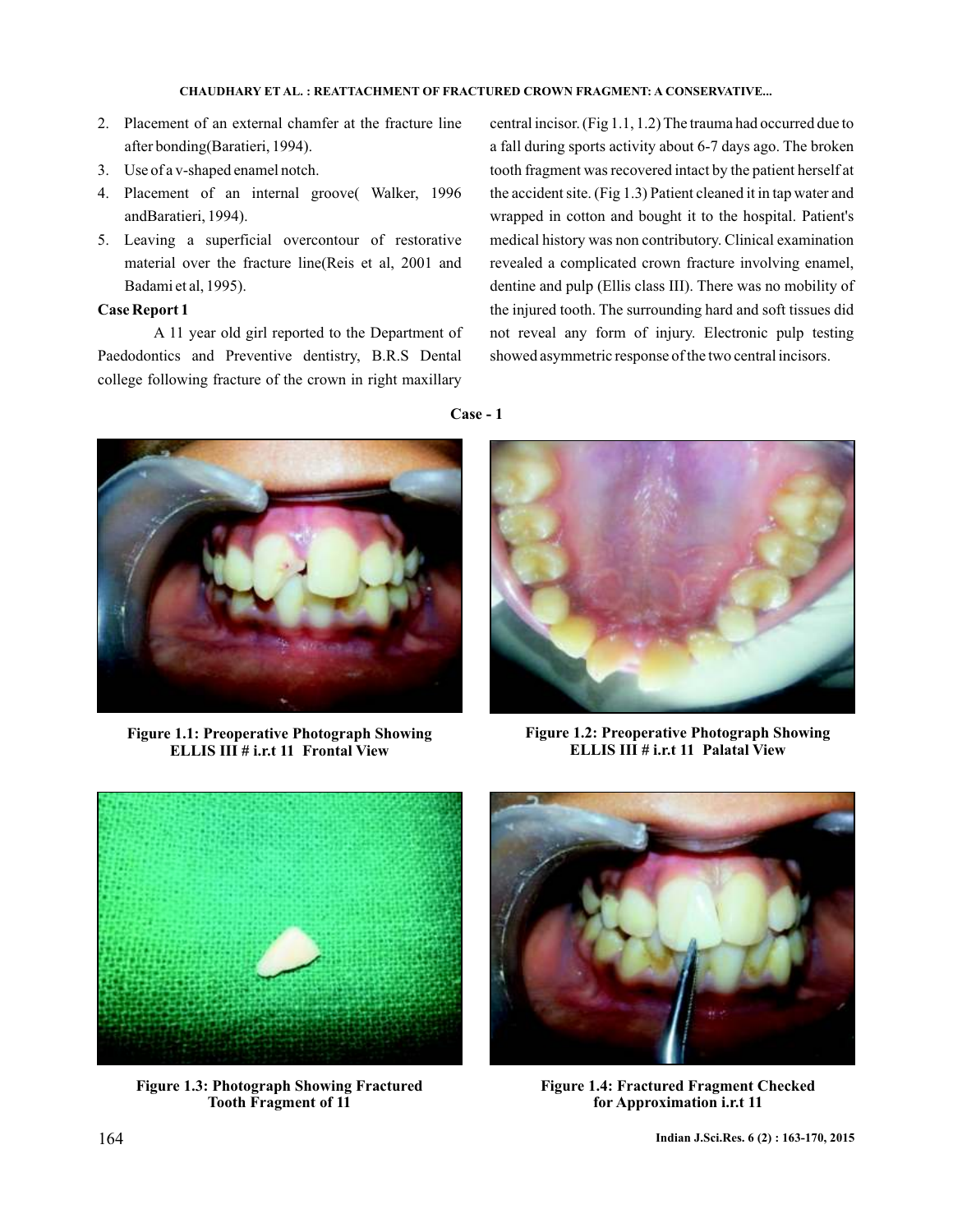### **CHAUDHARY ET AL. : REATTACHMENT OF FRACTURED CROWN FRAGMENT: A CONSERVATIVE...**





**Figure 1.5 : Preoperative IOPA i.r.t 11 Figure 1.6 : Working Length Determination i.r.t 11**





**Figure 1.7 : IOPA Showing Obturation i.r.t 11 Figure 1.8 : Postoperative Radiograph Showing Reattachment of Fractured Fragment and Esthetic Build of 11**



**Figure 1.9 : Follow Up After 6 Months**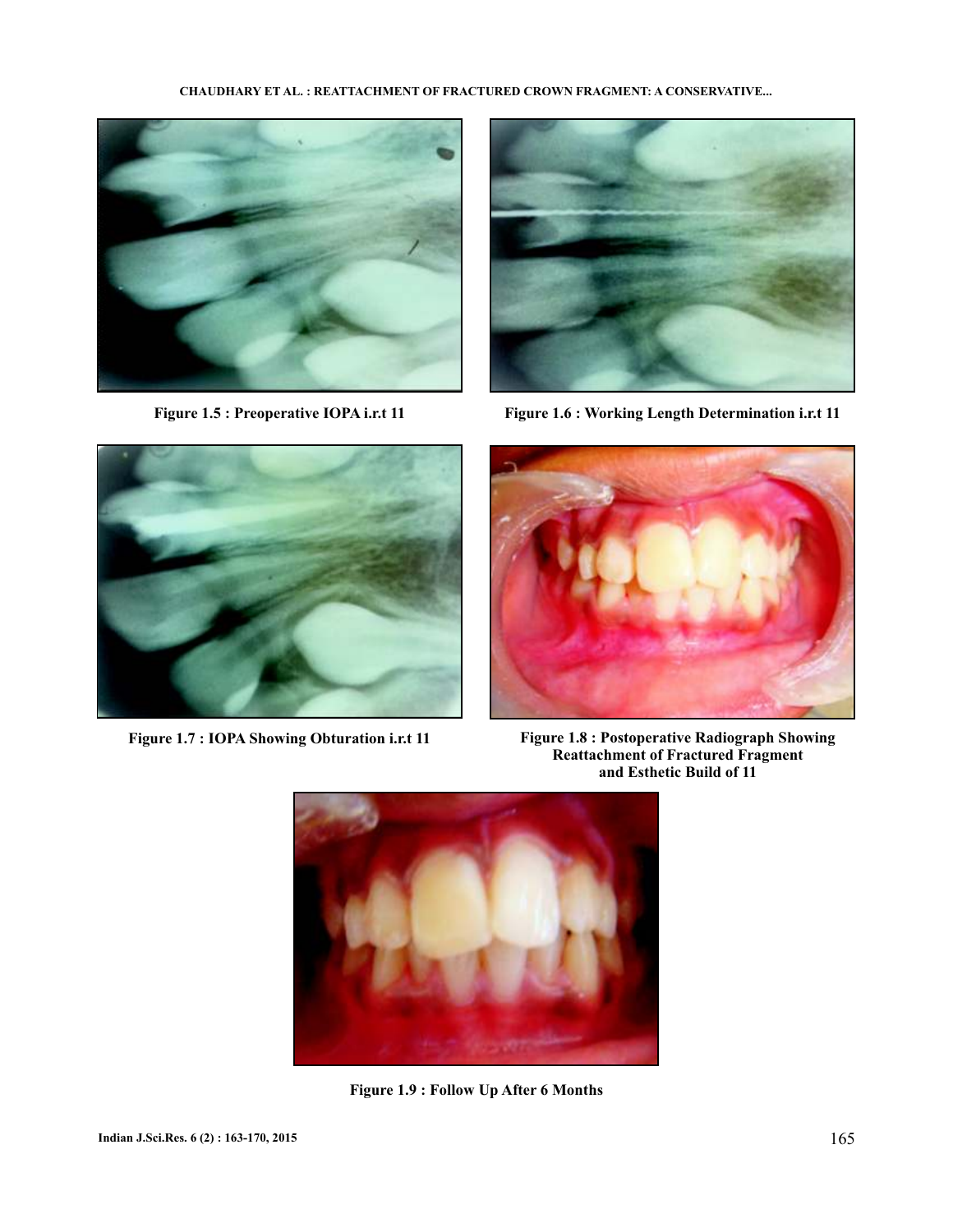Periapical radiograph showed a complete root development. No periapical pathology or alveolar bone fracture was appreciated radiographically. (Fig 1.5) Child's parents were informed of various treatment options and they preferred to retain the fractured fragment. The tooth fragment was checked for approximation with the remaining crown. (Fig 1.4)The fractured fragment was discolored. After that it was bathed in chlorhexidine solution for 2 minutes for disinfection and then transferred to normal saline till the time of restoration to prevent dehydration.

After administration of local anesthesia and isolation of tooth, retraction cord was placed around the right central incisor.Access opening was done and working length was determined. Biomechanical preparation was done and access cavity was sealed with cavit.After 48 hours obturation was done with gutta-percha and access cavity was restored with GIC. (Fig 1.7)

In order to guide the correct adaptation of tooth fragment a round diamond bur was used to make notches of 1-1.5 mm on approximal sides of enamel of both the fragment and the remaining crown structure. After that a bevel of 45 degree was made on enamel margin of the remaining crown structure.

Both the fragment and the remaining tooth were acid etched using 37% orthophosphoric acid (Meta etchant gel) for 15 seconds. Etchant gel was removed with aspirator tube and rinsed for 20 seconds.Excess water was removed with a brief jet of air so that the surface was left visibly wet. A double coat of bonding agent (SwissTec, coltene) was applied using a microbrushto both fragment and the tooth and light cured for 20 seconds. A flowable resin (coltene, whaledent) was placed in the notches and fractured surface of the tooth. The fragment was repositioned and then flowable resin was light cured for 30 seconds bothlabially and palatally each. The excess material at the restorative margins was finished and polished with finishing burs and discs.

The chasm between the fractured fragment and remaining tooth was masked with the help of an opaque resin and after doing shade selection with the help of contralateral tooth,a layer of composite was placed including the incisal shades to complete the restoration. (Fig 1.8)

## **Case Report 2**

**Case - 2**

A 10 year old boy reported to the Department of Paedodontics and Preventive dentistry, B.R.S Dental College following fracture of the crown in left maxillary central incisor. (Fig 2.1, 2.2)The trauma had occurred due to fall from bicycle three daysback. The broken tooth fragment was recovered intact by the patient's mother at the accident site and bought to the hospital wrapped in a paper tissue. (Fig 2.3) Patient's medical history was non contributory. Clinical examination revealed a complicated crown fracture



**Figure 2.1: Preoperative Photograph Showing ELLIS III # i.r.t 21 Frontal View**



**Figure 2.2: Preoperative Photograph Showing ELLIS III # i.r.t 21 - Palatal View**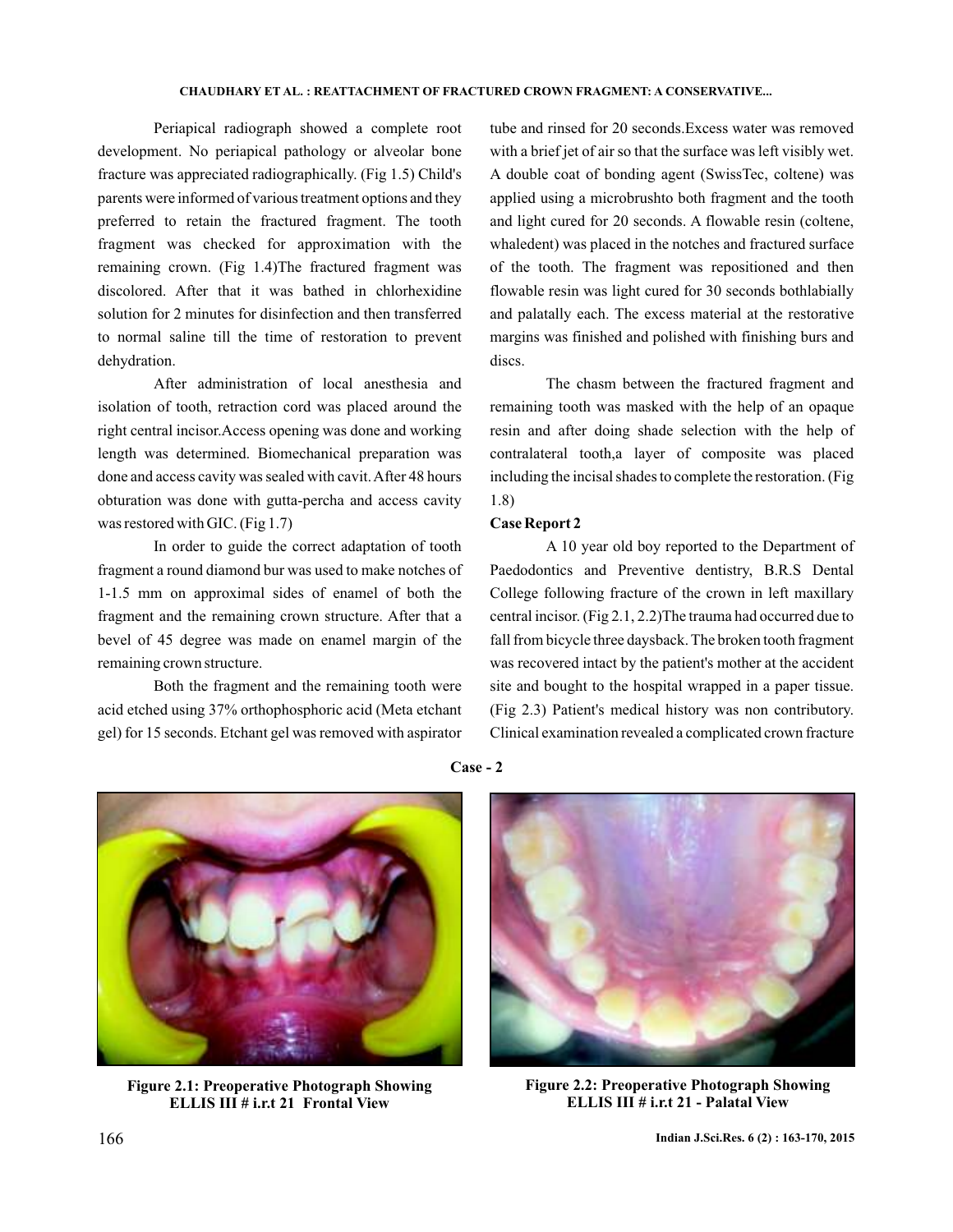### **CHAUDHARY ET AL. : REATTACHMENT OF FRACTURED CROWN FRAGMENT: A CONSERVATIVE...**



**Figure 2. 3: Photograph Showing Fractured Tooth Fragment of 21**



**Figure 2.4: Preoperative IOPA Showing ELLIS III i.r.t** 21



Figure 2.5: IOPA Showing Partial Pulpotomy i.r.t 21 Figure 2.6: Fractured Fragment Checked for



**Approximation i.r.t 21** 



**Figure 2.7: Photograph Showing Notches Made on the Fractured Surface of Tooth Fragment**



**Figure 2.8: Postoperative Photograph Showing Reattachment of Fractured Fragment and Esthetic Build Up of 21**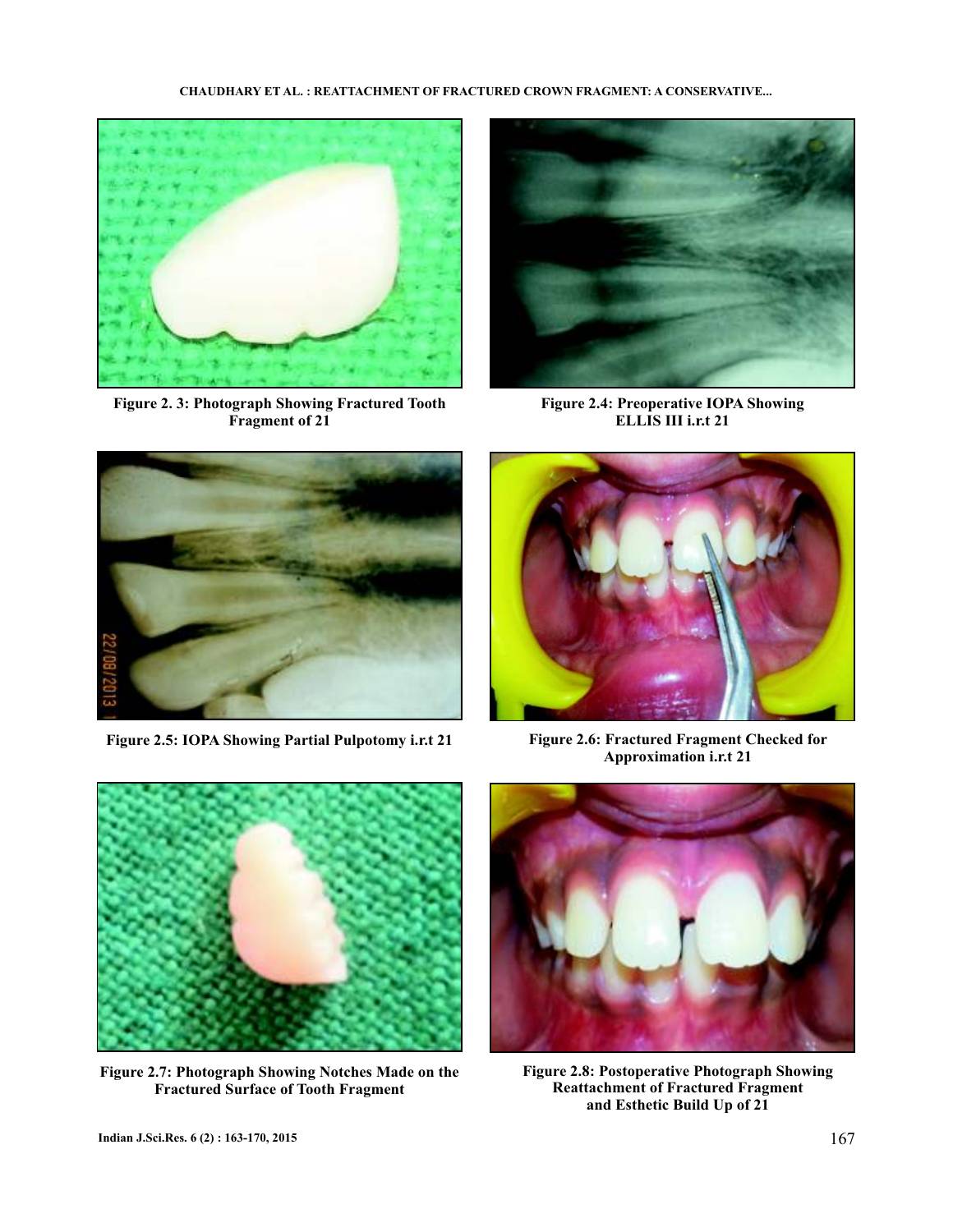

**Figure 2.9: Follow up After 6 Months**

involving enamel, dentine and pulp (Ellis class 3). There was no mobility of the injured tooth.

The fractured fragment was disinfected with NaOH and rinsed thoroughly with water. Examination of the fragment revealed a veryclean break. The pulp chamber may be seen but there was no sign of pulpal exposure or blood. There was no fracture of the root.

Juxtaposition of the fragment with the tooth showed that the margins of each fitted well against each other and no interfragmentary space was present. (Fig 2.6) The pieces fitted together so well that the use of a resincomposite would have prevented the best apposition of the tooth fragments and might have added to tooth length.The fractured fragment had lost its original shine and lusture and was discolored.

The injured tooth showed no periapical pathology anddid not show symptoms of any painful pulpitis. (Fig 2.4) A partial pulpotomy was planned as a treatment option and explained to the parents.

After administration of local anesthesia and isolation of tooth, the visible opening of the pulp chamber was slightly widened with a round diamond bur to a complete coronal access without damaging the labial and lingual walls of the crown. The coronally inflamed pulp was extirpated with the help of a spoon excavator. The hemorrhage was controlled with help of moistened cotton pellets in saline. After which, a layer of pure calcium hydroxide was placed on the amputation site of the pulp. The cavity was sealed with restorative GIC and patient was

recalled after three weeks to rule out any sensitivity or pain. (Figure 2.5)

On recall appointment, tooth was again checked for vitality and it gave a positive response.To guide the correct adaptation of tooth fragment, no.1 round diamond bur was used to make notches of 1-1.5 mm on approximal sides of enamel of both the fragment and the remaining crown structure. (Fig 2.7) After that a bevel of 45 degree was made on enamel margin of the remaining crown structure.

Both the fragment and the remaining tooth were acid etched using 37% orthophosphoric acid (Meta etchant gel) for 15 seconds. Etchant gel was removed with aspirator tube and rinsed for 20 seconds. Excess water was removed with a brief jet of air so that the surface was left visibly wet. A double coat of bonding agent (SwissTec, coltene) was applied using a microbrush to both fragment and the tooth and light cured for 20 seconds. A flowable resin (coltene, whaledent) was placed in the notches and fractured surface of the tooth. The fragment was repositioned and then flowable resin was light cured for 30 seconds both labially and palatally each. The excess material at the restorative margins was finished and polished with finishing burs and discs.

The chasm between the fractured fragment and remaining tooth was masked with the help of an opaqe resin and after doing shade selection with the help of contralateral tooth, a layer of composite was placed including the incisal shades to complete the restoration. (Fig 2.8)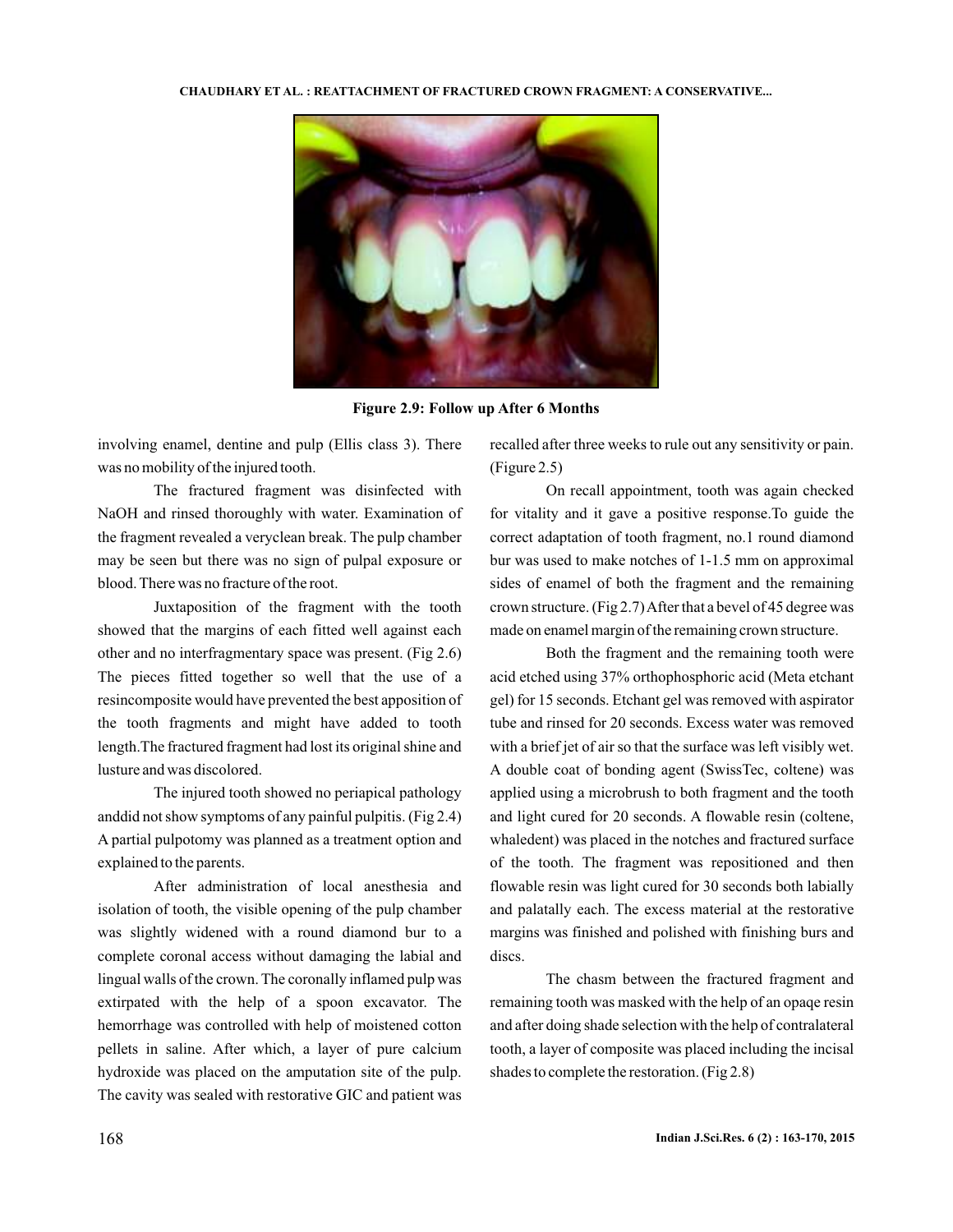## **DISCUSSION**

Anterior tooth trauma of maxillary central incisors is the most common form of injury that mainly affects children and adolescents due to their position in the arch.

There are various treatment options available for the restoration of fractured teeth such as direct composite build up and crowns but keeping in mind the patient's age and positive psychological response, reattachment of fractured fragment, if recovered, is relatively a simple and best procedure. With the advancements in the resin composite and bonding systems; chemical and mechanical reattachment of the remaining fragment has become much easier and effective.

Tennery was the first used the acid etch technique for the reattachment of a fractured fragment. Subsequently, similar cases were reported by Starkey and Simonsen.

The fragment reattachment not only gives the patient a psychological satisfaction but also helps in maintaining the original shape, contour and anatomy of the tooth.

The acceptance of this treatment option is always preferred by the patient as well as the parents, but few points should be taken into consideration before reattaching a fractured fragment such as:

- a) Minimal or no violation of the biological width.
- b) Crown fragment should be intact.
- c) Complete approximation of the fragment to the remaining crown structure.

Procedure for reattaching a fragment is similar to a free-hand composite build-up but with the following differences.

- Firstly, the color transition of the sandwiched composite between remaining tooth and reattached fragment should be a seamless.
- Secondly, to improve fracture strength of the repaired complex remaining tooth/composite/fragment), it is advisable to re-hydrate the fragment for at least 30 minutes prior to bonding with the resin composite.

Esthetics, periodontal status and mobility of tooth should be checked periodically by both clinical and radiographic evaluation. Follow up in these patients is of critical importance as the bonded interface between the tooth and the reattached fragment is susceptible to effects of

cyclic fatigue and hydrolytic degradation with time. Further advancements in the resin bonding systems in future can serve to enhance the success of reattachment procedures by increasing the longevity of the restoration.

## **CONCLUSION**

Reattachment of an intact tooth fragment is a simple, biological and conservative approach of treatment. It serves as a transitional treatment alternative for preteens or teenage patients to postpone definitive treatment until an age where gingival margin contours are relatively stable. Patient as well as parents should be explained the possible outcomes of this treatment option and should be encouraged for regular follow up visits. They should also be informed about the interim nature of this treatment and should be educated about the future prospects of age specific permanent treatment options.

## **REFERENCES**

- Andreasen F. M., Daugaard-Jensen J., Munksgaard E. C., 1991. Reinforcement of bonded crown fractured incisors with porcelain veneers. Endod dent traumatol **7**:78-83.
- Andreasen F. M., Noren J. G., Andreasen J. O., Engelhardtsen S., Lindh-Stromberg U., 1995. Long-term survival of fragment bonding in the treatmentof fractured crowns: a multicenter clinical study. Quintessence int., 26:669-681.
- Andreasen J. O., Ravn J. J., 1972. Epidemiology of traumatic dental injury to primary and permanent teeth in a Danish population sample.Int J Oral Surg :235-9. **1**
- Busato A. L., Loguercio A. D., Barbosa A. N., Sanseverino Mdo C., Macedo R. P., Baldissere R. A., 1998. Biological restorations using tooth fragments. Am J Dent., 11:46-49.
- Badami A. A., Dunne S. M., Scheer B., 1995. An in *vitro* investigation into the shear bond strengths of two dentine-bonding agents used in the reattachment of incisal edge fragments. Endod dent traumatol :129-135. **11**
- Burke F. J., 1991. Re-attachment of a fractured central incisor tooth fragment. Br Dent J., 170:223-235.